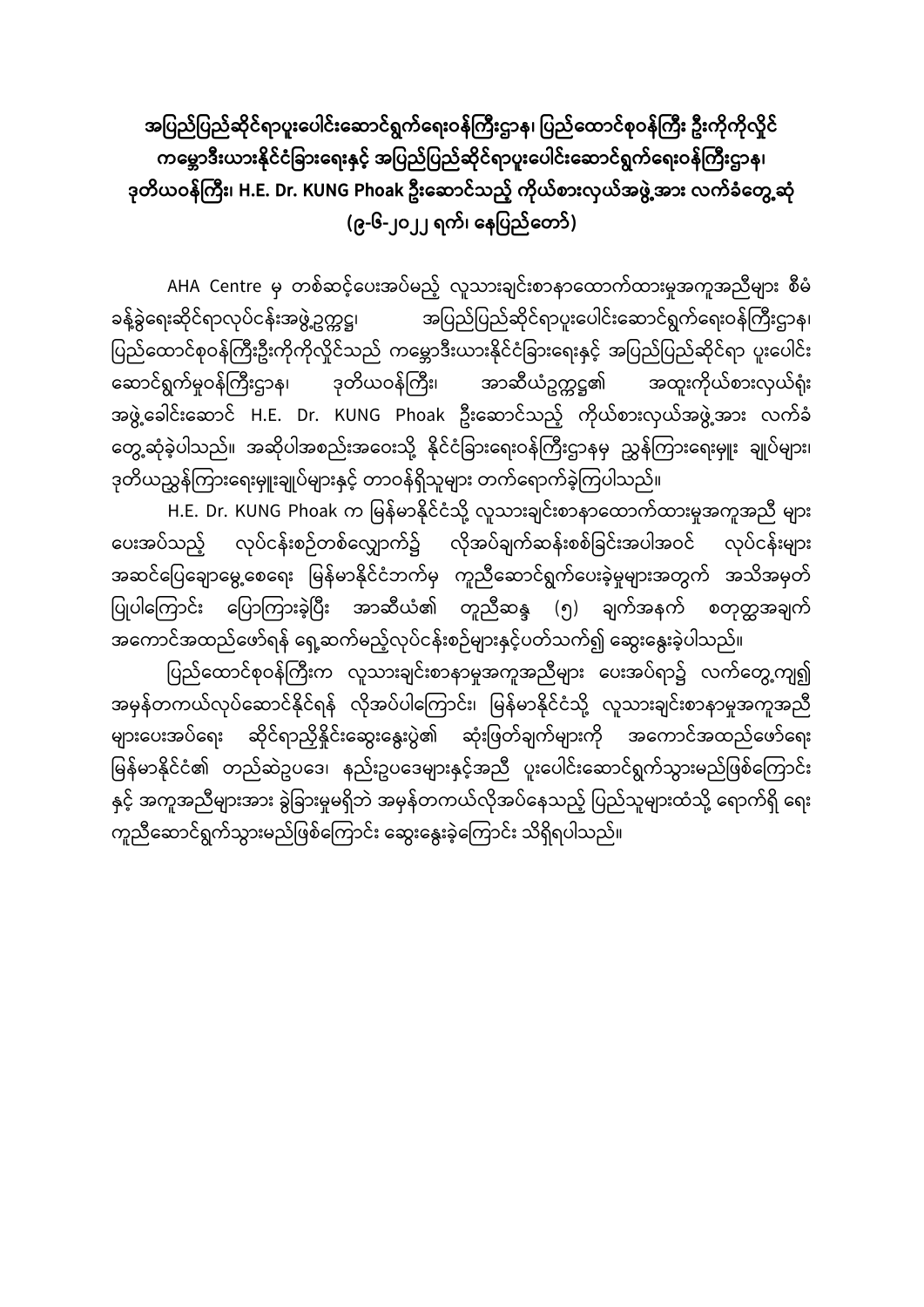**H.E. U Ko Ko Hlaing, Union Minister for Ministry of International Cooperation and Chairman of the Task Force to Facilitate provision of Humanitarian Assistance to Myanmar through the AHA centre received H.E. Dr. KUNG Phoak, Secretary of State for the Ministry of Foreign Affairs and International Cooperation and Head of the office of the Special Envoy of the ASEAN Chair**

**(9-6-2022, Nay Pyi Taw)**

H.E. U Ko Ko Hlaing, Union Minister for Ministry of International Cooperation received the Cambodia Delegation led by H.E. Dr. KUNG Phoak, Secretary of State for the Ministry of Foreign Affairs and International Cooperation and Head of the office of the Special Envoy of the ASEAN Chair on 9 June 2022 at the Ministry of Foreign Affairs in Nay Pyi Taw. The Meeting was attended by Directors-General, Deputy Directors-General and officials from Ministry of Foreign Affairs.

H.E. Dr. KUNG Phoak expressed Cambodia's appreciation for Myanmar's facilitation throughout the whole process of provision of Humanitarian Assistance to Myanmar including the conduct of Joint Needs Assessment and explained ways to move ahead under this point.

Union Minister explained that provision of humanitarian assistance to Myanmar is necessary to be feasible and implementable. He then reaffirmed Myanmar's commitment to realize the outcomes of the Consultative Meetings in accordance with the rules and regulations of the Republic of the Union of Myanmar as well as to facilitate the distribution of assistance to those needy people without discrimination including Ethnic Armed Organizations.